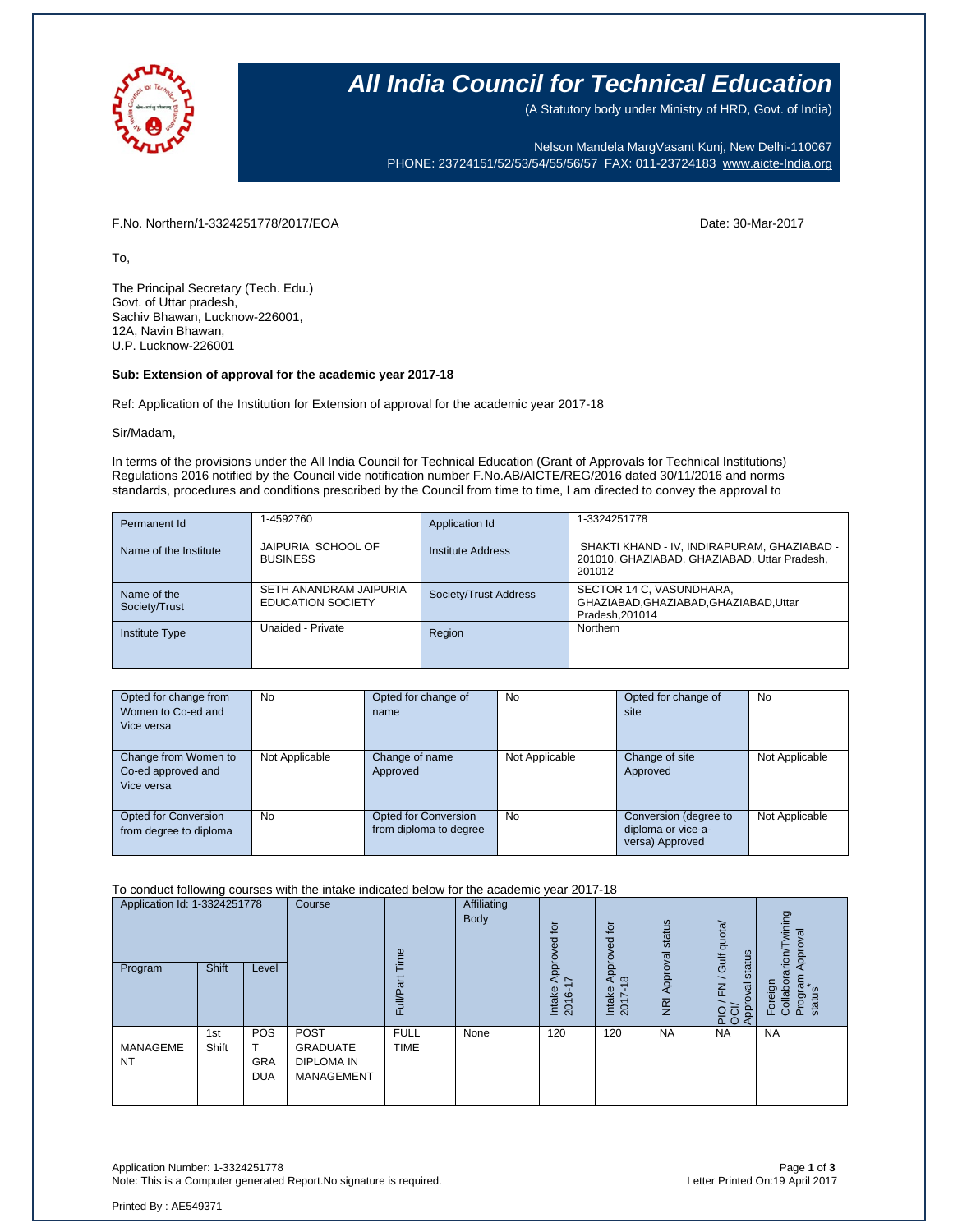

## **All India Council for Technical Education**

(A Statutory body under Ministry of HRD, Govt. of India)

Nelson Mandela MargVasant Kunj, New Delhi-110067 PHONE: 23724151/52/53/54/55/56/57 FAX: 011-23724183 [www.aicte-India.org](http://www.aicte-india.org/)

|                       |              | <b>TE</b><br><b>DIPL</b><br>OMA                                                       |                                                     |                            |      |    |    |           |           |           |
|-----------------------|--------------|---------------------------------------------------------------------------------------|-----------------------------------------------------|----------------------------|------|----|----|-----------|-----------|-----------|
| MANAGEME<br><b>NT</b> | 2nd<br>Shift | <b>POS</b><br>T<br><b>GRA</b><br><b>DUA</b><br><b>TE</b><br><b>DIPL</b><br><b>OMA</b> | POST<br><b>GRADUATE</b><br>DIPLOMA IN<br>MANAGEMENT | <b>FULL</b><br><b>TIME</b> | None | 60 | 60 | <b>NA</b> | <b>NA</b> | <b>NA</b> |

The above mentioned approval is subject to the condition that JAIPURIA SCHOOL OF BUSINESS

shall follow and adhere to the Regulations, guidelines and directions issued by AICTE from time to time and the undertaking / affidavit given by the institution along with the application submitted by the institution on portal.

In case of any differences in content in this Computer generated Extension of Approval Letter, the content/information as approved by the Executive Council / General Council as available on the record of AICTE shall be final and binding.

Strict compliance of Anti-Ragging Regulation:- Approval is subject to strict compliance of provisions made in AICTE Regulation notified vide F. No. 37-3/Legal/AICTE/2009 dated July 1, 2009 for Prevention and Prohibition of Ragging in Technical Institutions. In case Institution fails to take adequate steps to Prevent Ragging or fails to act in accordance with AICTE Regulation or fails to punish perpetrators or incidents of Ragging, it will be liable to take any action as defined under clause 9(4) of the said Regulation.

### **Note: Validity of the course details may be verified at www.aicte-india.org**

 **Prof. A.P Mittal Member Secretary, AICTE**

Copy to:

- **1. The Regional Officer,** All India Council for Technical Education Govt. Polytechnic Campus Adjoining Directorate of Technical Education Vikas Nagar, Kanpur-208 002, Uttar Pradesh
- **2. The Director Of Technical Education\*\*,** Uttar Pradesh
- **3. The Registrar\*\*,** None
- **4. The Principal / Director,** JAIPURIA SCHOOL OF BUSINESS SHAKTI KHAND - IV, INDIRAPURAM, GHAZIABAD - 201010, GHAZIABAD,GHAZIABAD, Uttar Pradesh,201012
- **5. The Secretary / Chairman,** SETH ANANDRAM JAIPURIA EDUCATION SOCIETY SECTOR 14 C, VASUNDHARA, GHAZIABAD,

Application Number: 1-3324251778 Page **2** of **3** Note: This is a Computer generated Report.No signature is required.